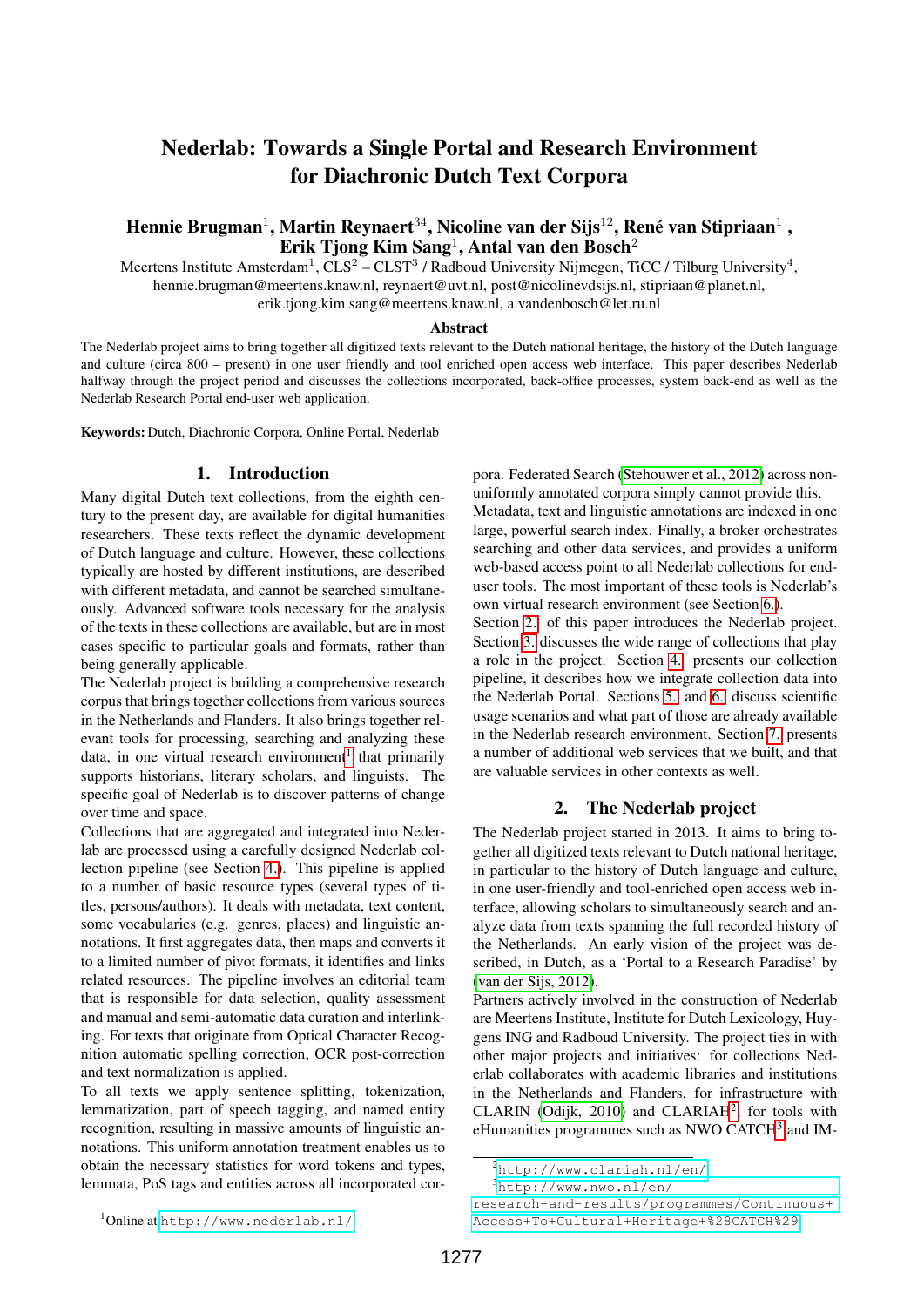PACT<sup>[4](#page-1-2)</sup>, and with language technologists from scientific institutions, again mainly in the Netherlands and Flanders.

The Nederlab project is currently about halfway. We have a solid collection pipeline in place for processing metadata, text content, and vocabularies, and have tested and applied this pipeline on three collections. The Nederlab index now contains 13.5 million searchable documents. We developed software for end users, the Research Portal, and have produced scripts and interactive tools for our back-office processes.

The main focus for the rest of project period is on search and analysis facilities for linguistic annotations on a massive scale and on providing analytic tools in the context of scientific use cases. Efficiently adding new collections to Nederlab is also a major point of attention. In this Nederlab acts as a 'user' to the CLARIAH project PICCL in which a corpus building work flow is further being developed [\(Reynaert et al., 2015\)](#page-4-4).

#### 3. Collections

<span id="page-1-1"></span>Nederlab is designed to contain any historical text in the Dutch language from the Middle Ages up to now. Because of Intellectual Property Rights or IPR issues the main focus will be on texts from the Middle Ages until 1900, or in some cases 1940. Nederlab has to rely on texts that are already digitized, during the last twenty years, by institutions, companies and individuals. Nevertheless, this already results in massive amounts of data. Our original inventory of potential source collections contains 46 collections with an estimated 2.5 million titles containing tens of billions of words.

The accuracy of the texts but also of the bibliographical metadata differs quite a lot among collections. Some have very good bibliographical metadata, but quite poor and unstructured text files (often digitized by means of Optical Character Recognition). Other collections might contain very sophisticated XML-based text enrichment, in combination with minimal or lacking bibliographical metadata. To make all these data available in a homogeneous, or at least transparent, way, is quite a challenge.

Bibliographical and biographical metadata are key for the functioning of Nederlab, because those data provide the researcher with information about the precise dating and localization of texts, which is essential for a diachronic corpus as Nederlab is meant to be. Besides that, Nederlab offers information about text genres and about its authors, not only their names, but also a date and place of birth and death, gender, and other works written by the same person. Each bibliographical item is connected to a thesaurus of authors and in future to a thesaurus of titles, which will enable the user of Nederlab to find (or filter out) variant forms of the same texts, or to collect all texts by the same author, including the variant forms. In order to maintain the quality of its own thesauri Nederlab has to deal with the fluctuating and unstable quality of the metadata it receives from its partners and other data providers. Quality assessment, mapping, semi-automated harmonization of datastrings, but also manual data curation are essential to the editorial process that focuses on the possibilities, and also the comfort and speed that the end-user will experience in composing his own specific (virtual) datasets, in the preparatory phase of any corpus investigation.

Since March 2015 a beta version of the Nederlab Research Portal is online. It provides access to the first three of many collections. The Digital Library of Dutch Literature or DBNL collection<sup>[5](#page-1-3)</sup> [\(van Stipriaan, 2009\)](#page-4-5), contains highquality transcribed texts and extensive, well-curated meta-data. The second collection, Early Dutch Books Online<sup>[6](#page-1-4)</sup>, contains historical digital texts digitized by means of OCR. For this collection, Nederlab contains two alternative text versions per paragraph: the original OCR text and an automatically OCR post-corrected version for which [\(Reynaert,](#page-4-6) [2014\)](#page-4-6) offers a description and an evaluation. The third collection was chosen partly to test scalability issues: the KB's newspaper collection<sup>[7](#page-1-5)</sup> from 1618 up to 1900.

Central in the preparatory phase of Nederlab were the data of DBNL, which show a, rather rare, combination of elaborate and thesaurized metadata, next to high quality transcriptions of historical, mainly literary, texts. The DBNL contains TEI XML transcriptions of ca 12,000 titles, in total around 4 million pages of text, from the Middle Ages up to our days. The collection is considered as highly representative for the whole of Dutch literary fiction, although it shows some typical academic biases, for example more 'high' than 'low' culture. Besides literary texts it contains a vast amount of secondary literature on Dutch literature and language, as well as reference works and all kinds of journals (literary, scientific or popularizing).

### 4. The Nederlab collection pipeline

<span id="page-1-0"></span>Within the CLARIN project considerable experience has been gained with harvesting and harmonizing metadata descriptions from various sources using the CMDI metadata framework [\(Broeder et al., 2010\)](#page-4-7). Within the Nederlab project the CMDI approach in principle has been selected as the preferred method of metadata delivery as this provides optimal chances for automated mapping and ingest procedures. However, in practice the number of collection providers following the CMDI approach is still limited and although some data providers, such as the Dutch National Library (KB), have expressed interest in becoming CMDI data providers, metadata and data are currently delivered in various formats and using various delivery protocols. Metadata formats encountered from these data providers include  $DIDL<sup>8</sup>$  $DIDL<sup>8</sup>$  $DIDL<sup>8</sup>$ , ALTO<sup>[9](#page-1-7)</sup> and idiosyncratic TEI<sup>[10](#page-1-8)</sup> formats.

In almost all cases Nederlab has to deal with customized import processes to ingest metadata and data into the portal. These are the steps in our per-collection workflow:

Acquisition and IPR arrangements Collection providers are requested to provide metadata and text

<span id="page-1-4"></span><span id="page-1-3"></span><sup>5</sup><http://www.dbnl.org/>

<sup>6</sup>[http://www.earlydutchbooksonline.nl/nl/](http://www.earlydutchbooksonline.nl/nl/edbo) [edbo](http://www.earlydutchbooksonline.nl/nl/edbo)

<span id="page-1-6"></span><span id="page-1-5"></span> $^{7}$ <http://www.delpher.nl/nl/kranten/>

<sup>8</sup>[http://xml.coverpages.org/mpeg21-didl.](http://xml.coverpages.org/mpeg21-didl.html) [html](http://xml.coverpages.org/mpeg21-didl.html)

<span id="page-1-8"></span><span id="page-1-7"></span><sup>9</sup><http://www.loc.gov/standards/alto/> <sup>10</sup><http://www.tei-c.org/>

<span id="page-1-2"></span><sup>4</sup><http://www.digitisation.eu/>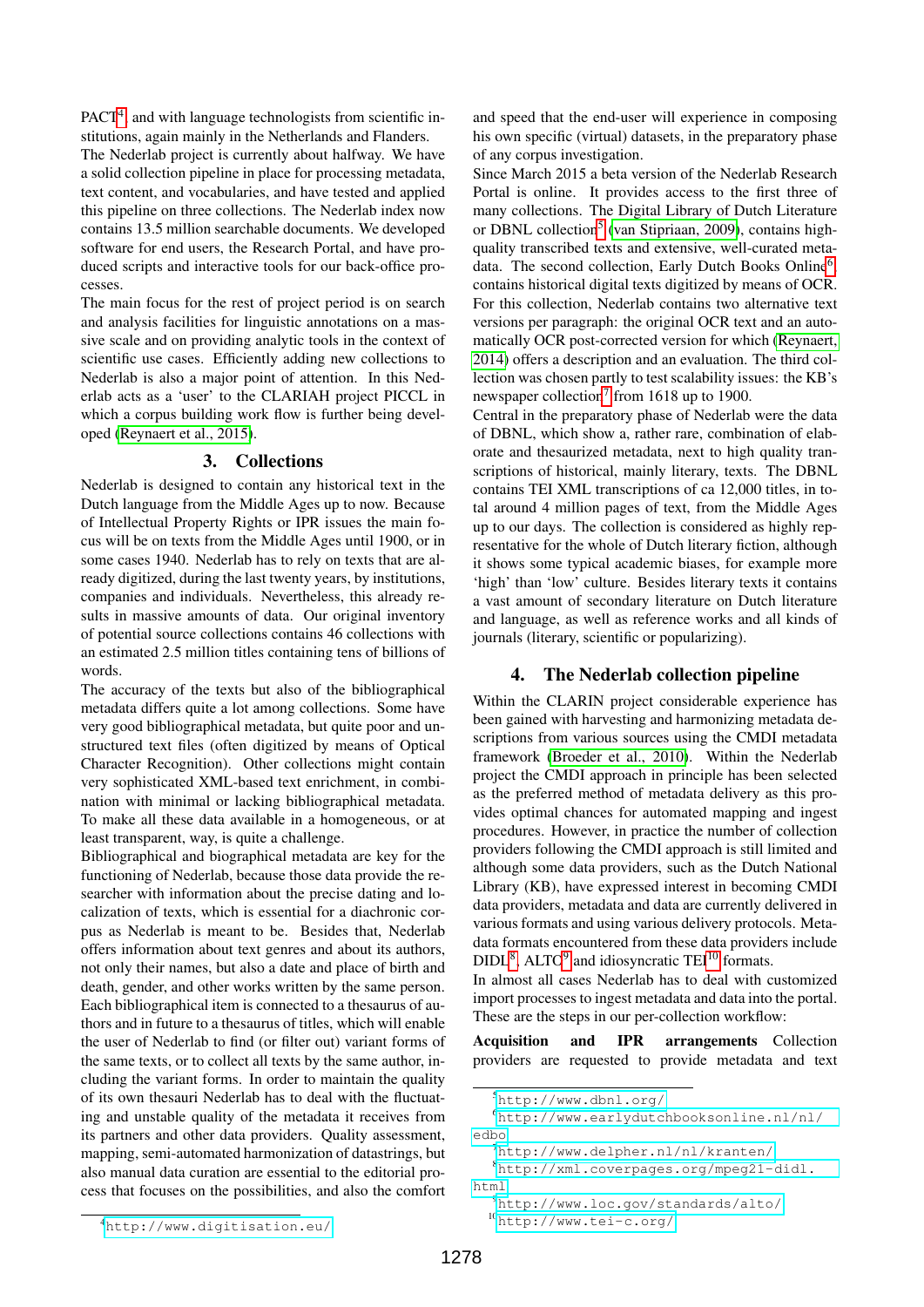content of complete collections to be processed by Nederlab. There are potential problems with this that are discussed with them early in the acquisition process: Nederlab transforms collections to its own homogeneous representation suiting its own objectives, which may not always comply with those of the collection providers. This results in a newly annotated version of the collection which is republished via the Nederlab Research Environment. These collections often contain material that is subject to access restrictions because of Intellectual Property Rights. Therefore we aim for a simple, standard contract under the aegis of an authoritative institution, the KNAW or Royal Netherlands Academy of Arts and Sciences – to help ascertain future, free availability for research purposes, and explicit agreement on what access policies we implement to enforce this contract. For image content of the original materials, for instance, this often involves the Nederlab Portal linking back to and displaying the original version and attendant information at its home site. In fact, the link to the original site is always there.

Quality Assessment and collection description We systematically collect information about each collection. This information is used to support internal data processing and curation, and to inform end users about status and quality of the collection's data.

Metadata mapping We designed a fixed metadata schema for the four basic Nederlab resource types (Titles - in the sense of a work; Dependent Titles - only existing as part of another Title; Series - like newspapers or periodicals; and Persons - most importantly Authors) and represented and documented this schema using the CMDI framework. Metadata of incoming collections is either mapped to Nederlab metadata, or imported as 'collection specific' metadata, or ignored. This mapping is executed by the Nederlab editorial staff with a tailor-made metadata mapping tool.

Metadata conversion For each collection custom conversion and mapping scripts are written. The converted metadata is stored in a project-internal relational database. This database is then used for all curation tools and as source for the indexing process.

Text extraction and conversion Text content is extracted from the collection's textual resources, sometimes with a different granularity than the original (e.g. each newspaper article is extracted as a separate Nederlab title). Often the texts contain additional metadata or annotations of specific text segments (for example titles versus body text, or whether a segment is to be considered editorial matter). These metadata and annotations are also extracted. The information is then converted to the FoLiA XML format [\(van](#page-4-8) [Gompel and Reynaert, 2013\)](#page-4-8) and stored on a project internal FoLiA store. Subsequent text enrichments are added to the FoLiAs in the store. These FoLiA documents can also be retrieved for indexing purposes or to display them to end users.

Curation by editorial staff To facilitate the need for high quality data the ingest process is supervised and monitored by an editorial team. An integrated editorial environment supports this team in performing quality assessment checks, modifications and data alignment tasks.

All metadata can be manually curated. The focus for this work is on author information, dates, genres and on the identification of identical resources (e.g. re-publications). Authors are 'thesaurized': in a semi-automated process authors from newly integrated collections are linked to already existing authors. The same process will be applied to titles. For this, a special tool is developed that guides the editor through a cascade of steps where different combinations of metadata values are systematically compared, for example, the combination of authors' surnames and years of birth. This 'thesaurizing' process is especially important for users that want to collect reliable statistics about (selected parts of) the Nederlab collection.

Text processing and enrichment Since part of the Nederlab corpus consists of rather low quality data that have been automatically digitized through Optical Character Recognition (OCR) techniques it was deemed necessary to raise the quality of these digitized texts. For this, a customized version of TICCL (Text-Induced Corpus Cleanup) [\(Reynaert, 2010\)](#page-4-9) is used to reduce the amount of spelling variation introduced by the OCR process. Furthermore, the data is automatically enriched with lemmata and Part-of-Speech tags and Named Entities labels by means of Frog [\(Van den Bosch et al., 2007\)](#page-4-10). Frog is developed for modern Dutch, and the results for historical variants of OCR-postcorrected Dutch vary from reasonable to mediocre; we are working on improving this. For this reason we started a pilot in which we *translate* historical text to a modern variant, using a translation lexicon learned from parallel seventeenth century text versus its modern equivalent. The translation step appeared to improve the accuracy of assigned Part-Of-Speech tags in seventeenth century texts by more than 10% [\(Tjong Kim Sang, 2015\)](#page-4-11). In the future, we plan to apply parallel lexicons for the modernization of texts for other time periods as well. These lexicons will be derived from parallel texts, where available, and from the historical lexicons developed by the Institute for Dutch Lexicography in Leiden.

Indexing Incoming metadata and texts are periodically indexed. This index allows the user to efficiently search text and metadata, and to select a personal research corpus on the basis of the main corpus.

Currently, we are upgrading to the next generation of our indexing and search software that, in addition, is capable of searching for complex patterns of multi-layered linguistic annotations and generating statistics about those. We closely collaborate with the Institute for Dutch Lexicology (INL), who provide the corpus back-end BlackLab<sup>[11](#page-2-1)</sup> and with the developers of WhiteLab<sup>[12](#page-2-2)</sup>, further being developed in the CLARIN-NL project OpenSoNaR-CGN, the sequel to [\(Reynaert et al., 2014\)](#page-4-12).

## <span id="page-2-0"></span>5. User perspective and requirements

Academic end users of Nederlab will be mainly humanities scholars, in particular historians, literary scholars and linguists. The main focus of Nederlab is to enable research

<span id="page-2-1"></span><sup>11</sup><https://github.com/INL/BlackLab/wiki>

<span id="page-2-2"></span><sup>12</sup><https://github.com/TiCCSoftware/WhiteLab>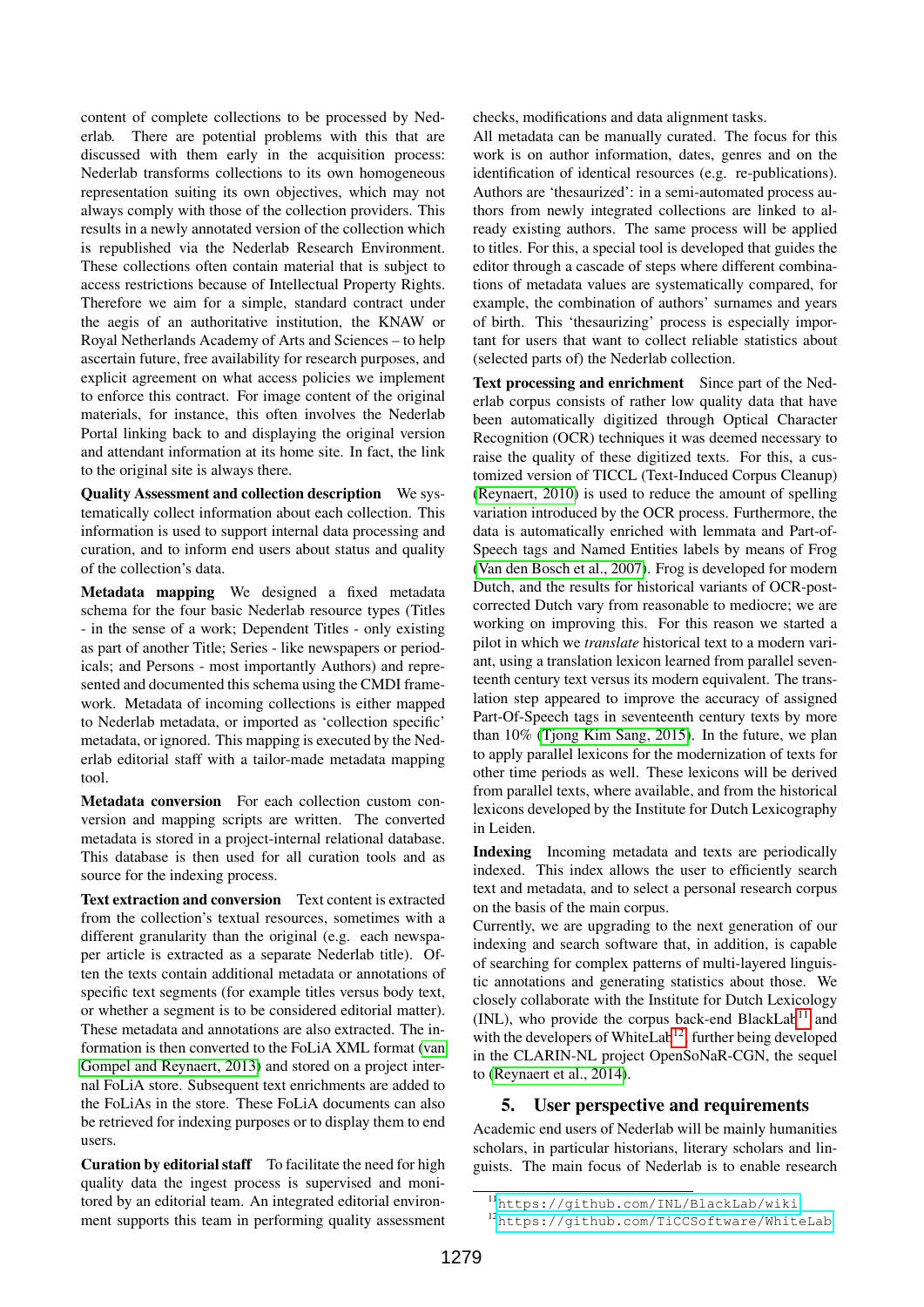on patterns of change, over time and over space. More in particular, the following groups of use cases are, a.o., to be supported $13$ :

- Detect the beginning of changes: When do new concepts occur, when are new word forms used for the first time and when are particular word combinations appearing?
- Study the spread of changes in language and culture: Researchers try to discover what phenomena and what types of phenomena have spread over time – from one text type to another, from one author to others, from one dialect to another, or to the standard language – and what phenomena have disappeared, and how.
- Find connections and networks: Which entities (persons, locations) occur in texts and what are their cooccurrence relations? How can texts be classified, for example by style characteristics or genres?
- Systematically compare (sets of) texts: Which text fragments within sets of documents are similar? What is the provenance of these fragments? In how far are the text characteristics of sets of documents similar, or different, for example comparing different dialects or authors?

To implement this wide range of use cases, at the scale that is foreseen, it is clear that Nederlab needs a powerful backend that can retrieve a range of result types. Users have to be able to search for documents and filter those on the basis of associated title and author metadata. Next, they have to be able to find word forms, but also sequential patterns of word forms, and even sequential patterns over text and/or associated annotation layers (minimally, patterns such as can be specified by the Corpus Query Language - CQL [\(Christ, 1994\)](#page-4-13). Finally, it has to be possible to retrieve frequency lists: these lists contain each occurring word type or annotation value in any subcollection of Nederlab, sorted by frequency of occurrence.

For these result types there are different ways to present to the researchers, depending on what they are interested in. The most obvious way is as sorted lists: lists of documents (with associated metadata), lists of text snippets showing highlighted hits with some context, or keyword-in-context (KWIC) concordances that show more complex hit patterns with some left and right context and all of the associated annotation values.

A second way is to organize results in groups and show each group, together with the number of results in this group. Results can be grouped on the basis of their values themselves, on the basis of a part of the result (e.g. adjectives preceding the lemma "heart"), or on the basis of one or more metadata dimensions associated with the result (e.g. per genre and then distributed over time periods). Especially the last case lends itself very well for visualizations.

An even more aggregated way to present results is as a statistical overview, both about the results themselves and about the documents containing these results (e.g. total numbers, average numbers per document, spread, etc).

On top of this back-end Nederlab will have a number of analytical tools, for example tools to compare subcollections on the basis of their frequency lists.

Many researchers prefer to use Nederlab only for the first stages of their research. For those researchers export of results, in a number of ways and using a number of formats, will be available. An example is export of multidimensional arrays to be used in packages such as R.

The next section describes what we implemented so far in our research environment and our plans for the near future.

### 6. Virtual Research Environment

<span id="page-3-0"></span>All users have access to the Nederlab search interface. They can select the way in which their search results are represented: as a pageable list of result snippets, as keywordin-context concordance or, visually, as a time distribution graphic showing the numbers of matching documents over time. An article, in Dutch, describing the envisioned user facilities for Nederlab is [\(van der Sijs, 2015\)](#page-4-14).

Users can gradually refine the set of matching search results by adding constraints on either metadata or text content, in any order. At this moment, Title metadata allows users to filter on title string, type of title, genre, source collection, availability of text, availability of corrected text and year of publication. It is possible to exclude more recent copies of Titles that are present in Nederlab in an older version. Person metadata can be used to filter Titles on characteristics of persons (authors, editors, illustrators, etc.) that are associated with these Titles. Person metadata includes person names (including varieties of these names collected over all source collections), life years and places of birth and death. Nederlab uses its own genre vocabulary. Genres of source collections are mapped to Nederlab genres, enabling Nederlab wide selection on the basis of genre, across different source collections.

For text search the Nederlab Portal supports (boolean combinations of) search strings, expansion of search strings with historical lexical variations and the possibility to select the specific text layer or version in which to search (original text, corrected text and/or case-sensitive text).

To enjoy the full functionality, users have to log in with a user account of one of organizations participating in the CLARIN federation. We consider such a log-in to be proof of use for research purposes, meaning the user is to be considered an authorized user. Authorized users have three additional benefits over non-authorized users: they are allowed to inspect more text content, they are able to store their queries as virtual research collections in their personal workspaces, and they have access to a growing number of analytical tools to work on these virtual research collections. Currently, a limited initial set of analytical tools is available. These tools are mainly focused on exploring and visualizing metadata such as distributions over genre, locations, or gender and age information of authors. It also is possible to visualize combinations of these dimensions. These visualizations do not only provide visual means for

<span id="page-3-1"></span><sup>&</sup>lt;sup>13</sup>For more examples see the original subsidy application at [http://www.nederlab.nl/cms/wp-content/](http://www.nederlab.nl/cms/wp-content/uploads/2015/10/Nederlab_NWO_Groot_English_aanvraagformulier.pdf) [uploads/2015/10/Nederlab\\_NWO\\_Groot\\_English\\_](http://www.nederlab.nl/cms/wp-content/uploads/2015/10/Nederlab_NWO_Groot_English_aanvraagformulier.pdf) [aanvraagformulier.pdf](http://www.nederlab.nl/cms/wp-content/uploads/2015/10/Nederlab_NWO_Groot_English_aanvraagformulier.pdf)